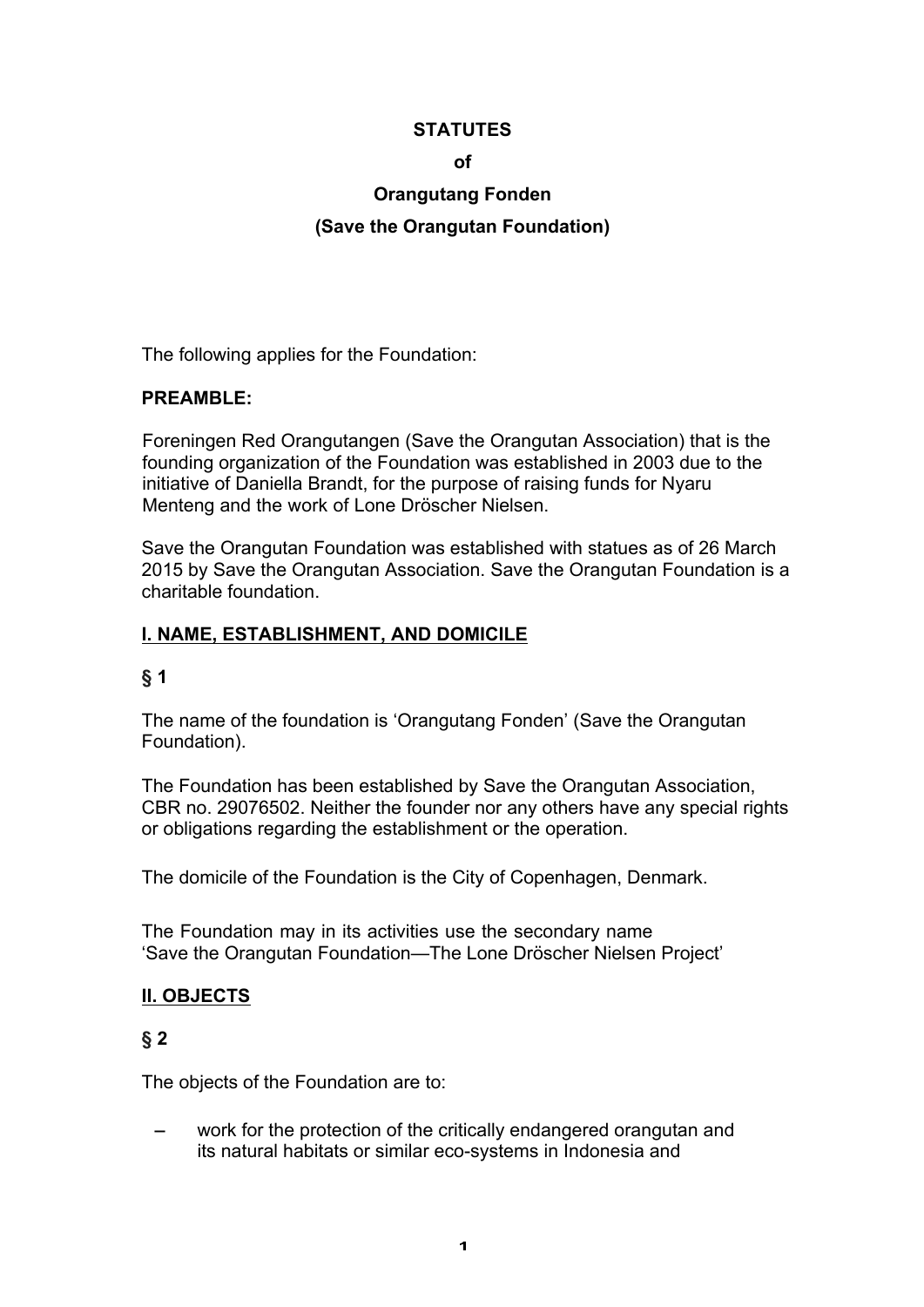Malaysia, As well as for the reintroduction of rehabilitated orangutans into the wild, and the restoration of their habitats;

- enable a development of local communities, primarily in Indonesia, that will bring social, financial, and ecological sustainability;
- raise awareness of the critical situation related to the survival of the wild orangutan populations and of the deforestation of their natural habitats.

# **III. ACHIEVING THE OBJECTIVES**

# **§ 3**

The financial resources necessary to achieve the objects are raised through fundraising, adoption-programmes, applications for grants from trusts and other public funds, as well as through other fundraising activities. The Foundation may also achieve its objects by raising awareness of relevant issues as well as through project on environment and development with local partners.

# **IV. CAPITAL**

# **§ 4**

The Foundation has been established with a Fund amounting to DKK 1,000,000.00, which has been paid in cash by the founder.

Any additional assets the Board has assigned to the Fund or any bequests received by the Foundation by will or by gift are to be added to the fund, unless the donor has decided the donation may be used for the work of the Foundation e.g. if the gift constitutes an insignificant amount compared to the Foundation's situation, and it may be clearly assumed that the donor intended the gift to be used for the work.

Fund must be safely invested in order to maintain the value of the assets and trying to obtain the best possible yield of the Fund.

The Foundation's annual surplus as well as the Foundation's available assets beyond the Fund are allocated according to the decisions of the Board regarding distribution and funding of projects within the objects as stated in section 2.

The Board may decide to retain funds with the aim to secure a reasonable consolidation or for the accomplishment of major individual projects.

The Fund alone is liable for the Foundation's financial obligations.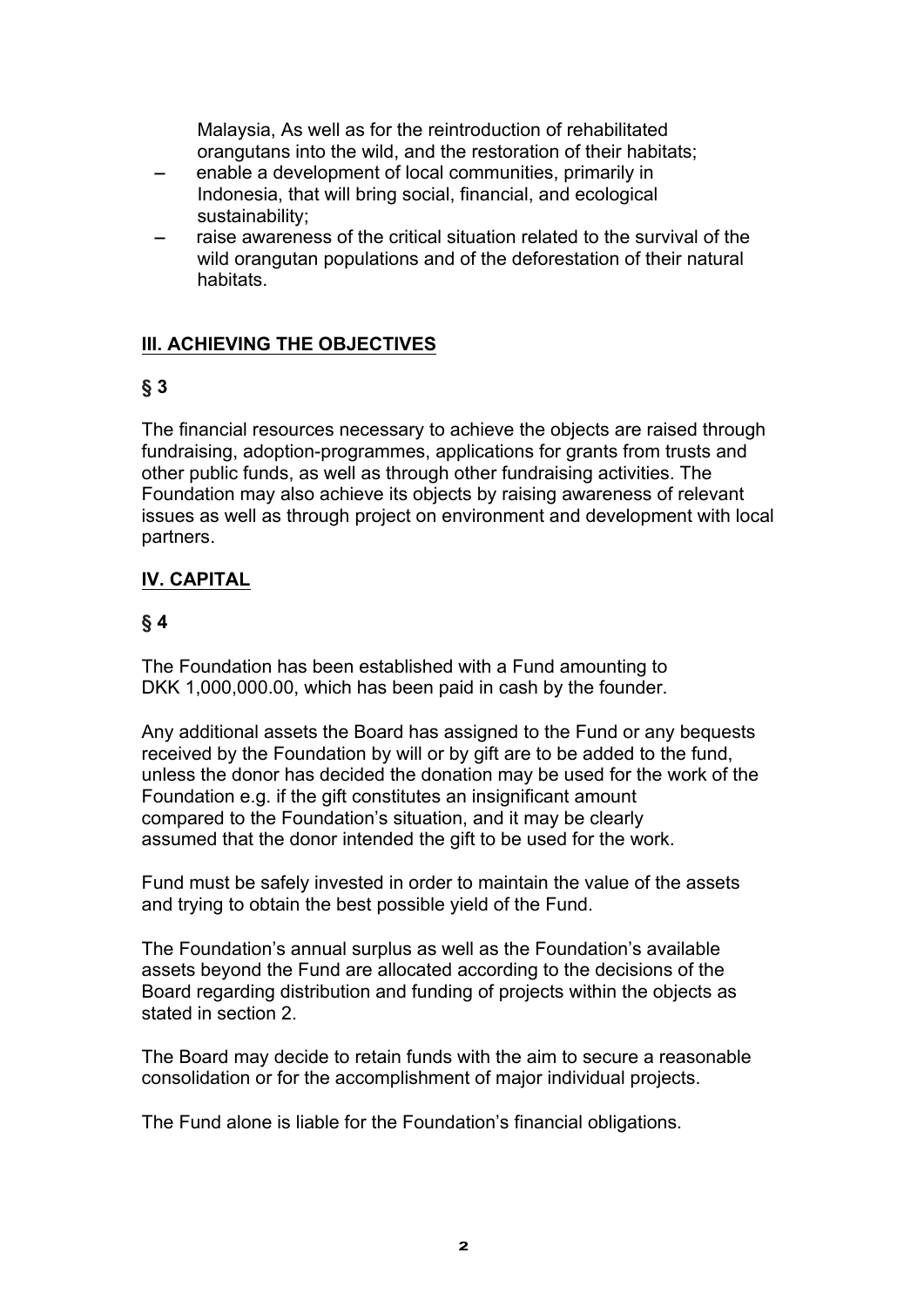### **V. BOARD**

### **§ 5**

A Board of 5 members will have the highest decision-making authority.

The Board is self-elective apart from 1 member, who is elected from among two candidates proposed by SCIENCE (Faculty of Science at the University of Copenhagen) and Aarhus University, respectively.

By the resignation of a member of the Board, regardless of its cause, the Board appoints the successor by simple majority, except for the member mentioned above. Regarding the member mentioned above, SCIENCE and Aarhus University each submit a proposal for a successor. The Board elects the successor among these proposals.

By the end of a Board member's term, the question of continued membership is considered by the Board as the Board may allow a member to continue for another term. Regarding the member mentioned above, SCIENCE and Aarhus University will either propose re-appointment or propose a new member.

The members of the Board have the right to vote regarding the appointment of Board members, including the resigning member. However, the resigning member cannot vote for his/her own re-appointment.

SCIENCE and Aarhus University are each entitled to propose a candidate for membership of the Board. Having received the proposals, the remaining Board of 4 members decides which one of the two candidates are to join the Board.

At the founding, 2 of the members are appointed for a period of 4 years. 3 of the members, including the member elected among the candidates proposed by SCIENCE and Aarhus University, are appointed for a period of 2 years.

By the end of the first term, all members are appointed for periods of 4 years at a time. Re-appointment for a new term may occur, cf. above. The question of the Boards independence must be taken into consideration when deciding on a potential re-appointment of a member of the Board who has served for a period of 12 years.

A member of the Board has to resign if a majority of 2/3 (two thirds) among the other members so decide.

### **§ 6**

The first Board of the Foundation consists of: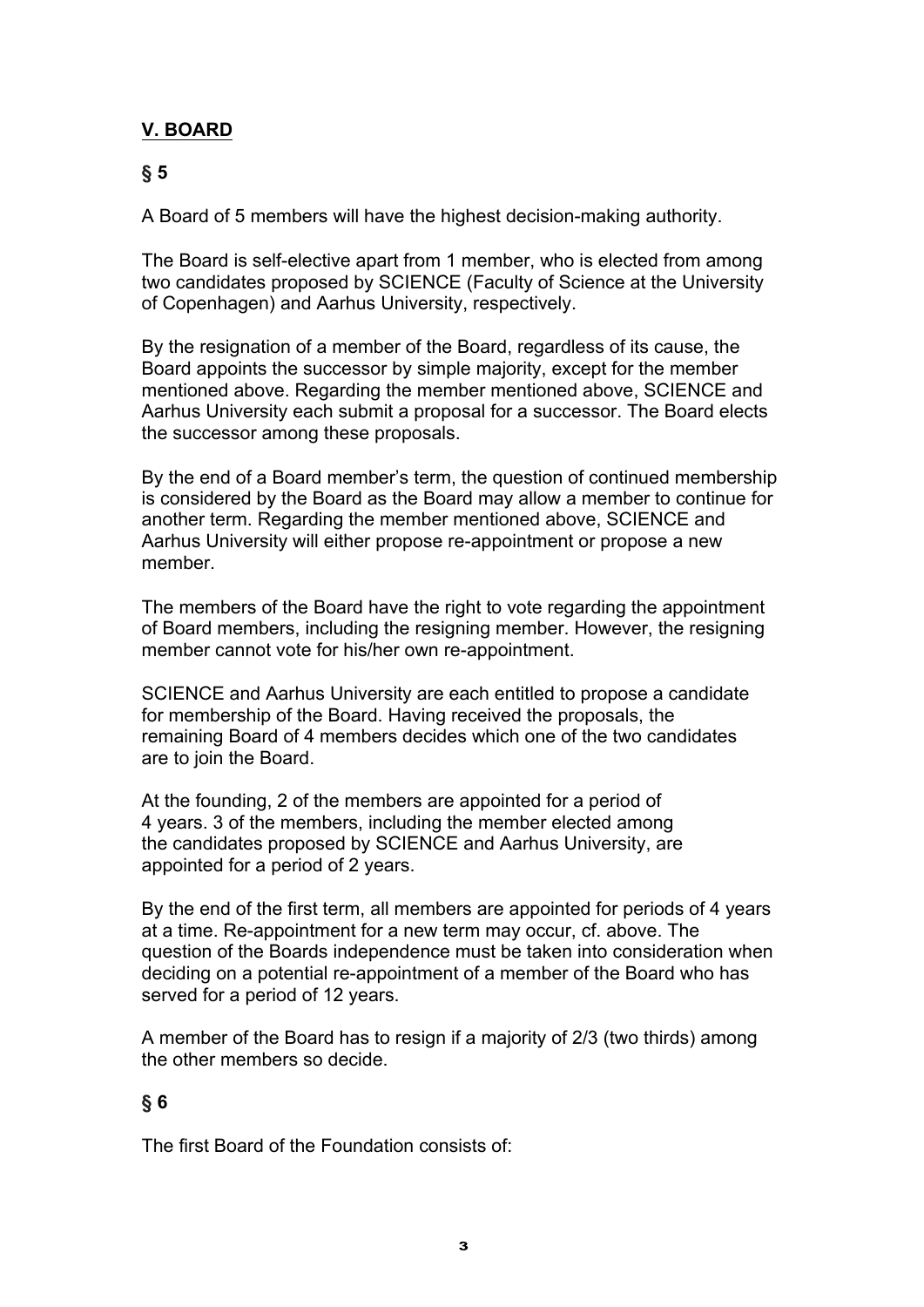1. Elin Schmidt—for a period of 4 years (appointed by the founder) 2. Henning Kruse Petersen—for a period of 4 years (appointed by the founder)

3. Jan Martens—for a period of 2 years (appointed by the founder) 4. Malene Christiansen—for a period of 2 years (appointed by the founder) and:

5. x—for a period of 2 years (appointed after submission of proposals from SCIENCE and Aarhus University)

# **§ 7**

The Board shall elect its own chairman and deputy chairman. Board meetings are held whenever the chairman deems it necessary but at least 3 times a year. A meeting is to be held in case at least 2 members of the Board apply for a meeting in writing.

Board meetings are chaired by the chairman, and the chairman is responsible for maintaining suitable record of the Boards decisions. All decisions, except for those concerning a member's resignation, cf. § 5; amendments of the statutes, cf. § 13; and the dissolution of the Foundation, cf. § 13, are made by simple majority. The chairman's vote is decisive for the majority. The deputy chairman's vote is decisive in the absence of the chairman.

The Board forms a quorum when at least half of the members are present. Voting by proxy is not possible.

Meetings are called in writing, including via email, with at least 8 days' notice, to the extent possible.

The Board may decide on a protocol for the meetings.

### **VI. MANAGEMENT**

# **§ 8**

The executive director is responsible for the daily management of the Foundation.

The executive director is responsible for the daily operation and for the preparation of the Foundation's accounts and budgets in accordance with current legislation; the provisions in the statutes; and the directions given by the Board.

The executive director may employ the necessary staff to help operate and manage the Foundation.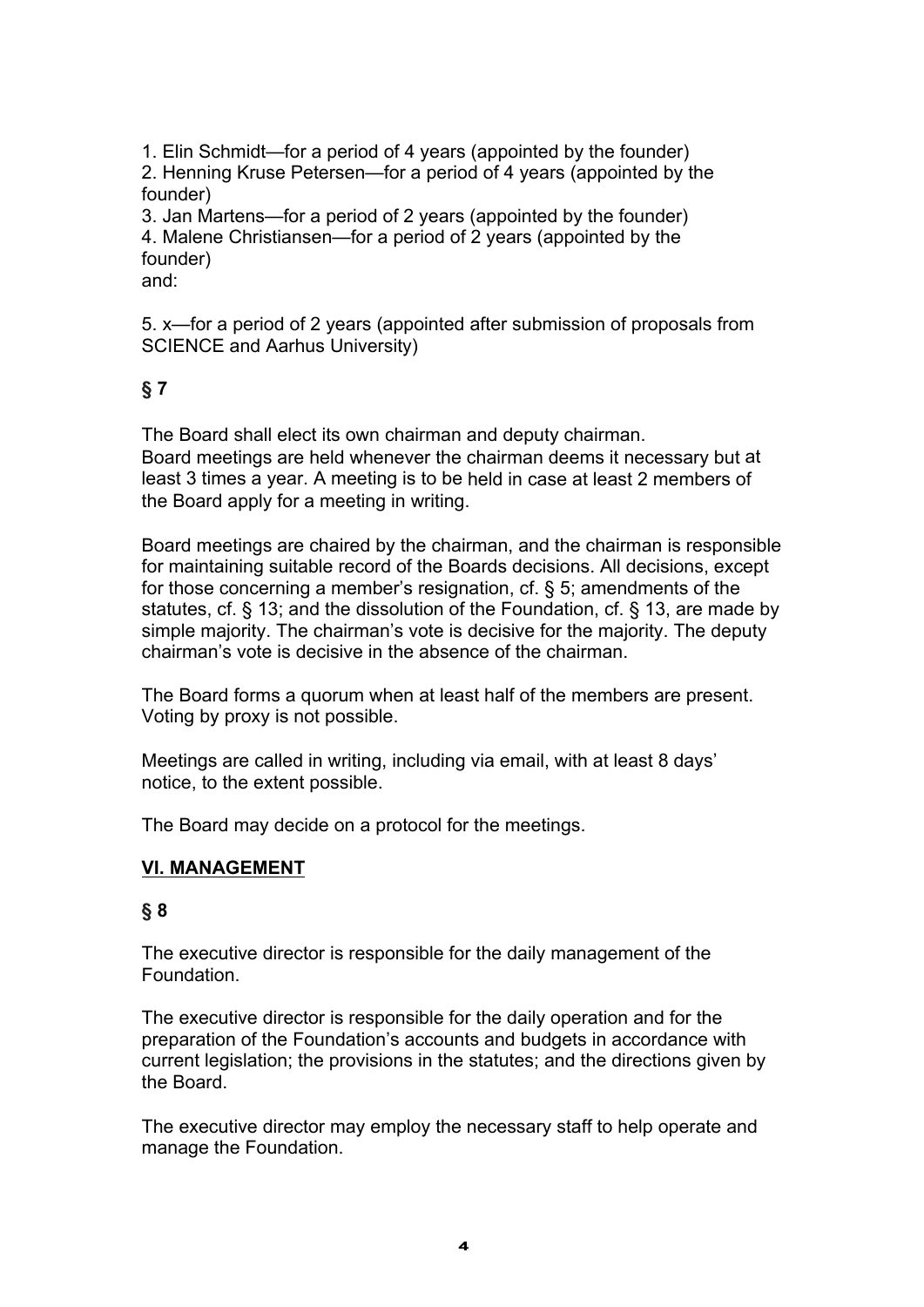# **VII. GOVERNING BOARD AND PATRON OF THE FOUNDATION**

# **§ 9**

The Board of the Foundation may appoint a representative governing board, managed by a President. The Board appoints the members of the governing board for a period of 2 years at a time.

The Board may appoint a patron.

The Board may convene both standing and ad hoc committees. The Board may also establish an executive committee to maintain current business.

# **VIII. SUPPORT ASSOCIATION**

# **§ 10**

In a protocol, the Board may provide specific provisions regarding the terms of a support association in which individuals wishing to contribute to the realisation of the Foundation's objectives may be admitted to membership.

A support association assists the Foundation in its continued development. This is done through the payment of a membership fee and by other direct or indirect financial support as well as by way of active networking, etc.

A support association may also discuss the Foundation's projects upon a commission from the Board.

# **IX. SIGNATORY AUTHORITY**

# **§ 11**

The Foundation is signed by the executive director joined by the chairman or the deputy chairman of the Board, or by the chairman of the Board joined by 2 other members of the Board. The executive director alone can sign on behalf of the Foundation regarding daily operations.

# **X. ACCOUNTS AND AUDITING**

# **§ 12**

The Foundation's financial year follows the calendar year. The first financial year of the Foundation is from its foundation to 31 December 2015.

The annual accounts shall be prepared in accordance with generally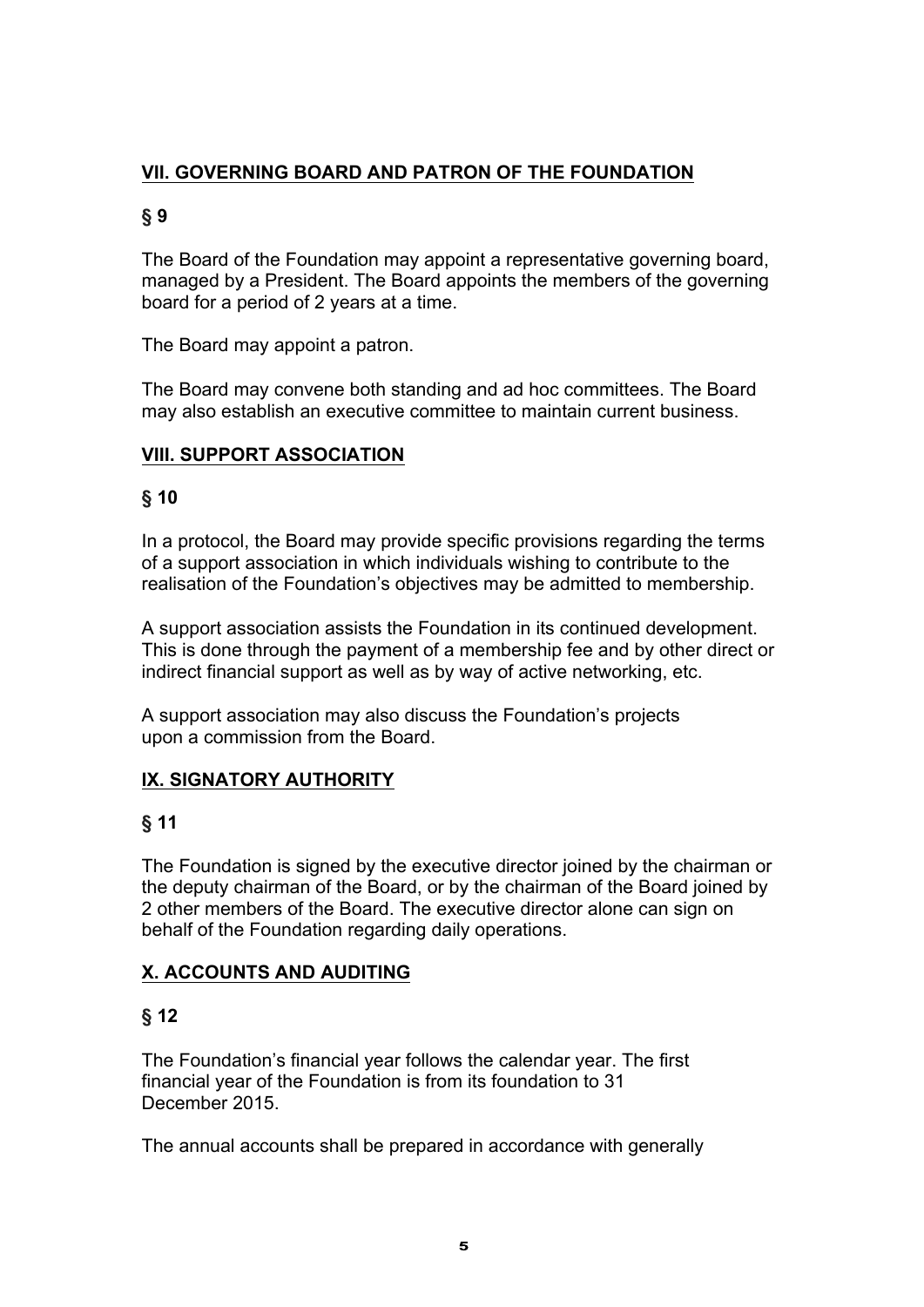accepted Danish accounting principles.

After the end of a financial year and by the end of March at the latest, a Board meeting is convened where the annual accounts are tabled for approval.

The annual accounts are audited by an authorized accountant, who supplies the annual accounts with an independent auditor's opinion and accounting policies.

The annual surplus must be allocated to projects according to the objects of the Foundation cf. section § 2 and to consolidation of the Foundation's fund according to the decision of the Board on this.

### **XI. AMENDMENT OF STATUTES AND DISSOLUTION**

# **§ 13**

In the event that altered conditions render an adjustment of statutes appropriate, this may only be done if 4 out of 5 of the Board members vote in favour of the proposal on two consecutive Board meetings, and provided the regulatory authority approves the decision.

The Foundation may be dissolved if continued operations no longer serve a purpose. This requires that 4 out of 5 Board members vote in favour of the proposal and that the regulatory authority approves the decision.

In the event of the Foundation's dissolution, its assets are to be liquidized in the best possible way and the remaining capital shall be allocated to achieve a purpose in accordance with section § 2 subject to prior approval by the regulatory authority.

### **XII. COMMENCEMENT**

# **§ 14**

The Foundation's statutes are adopted on the date the Save the Orangutan Association decided to establish the Foundation at the general meeting of the **Association** 

**----**